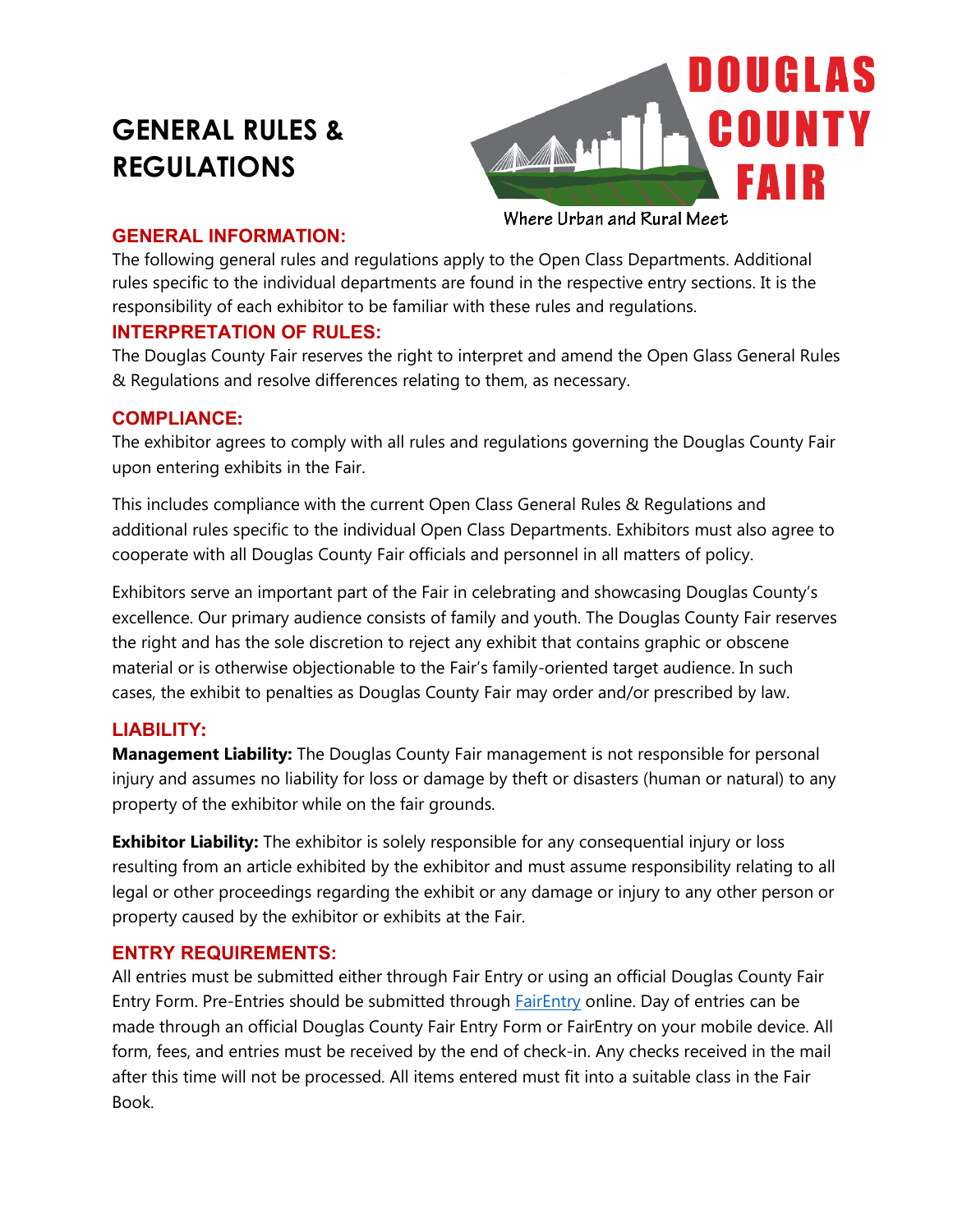Should an entry be made in a name other than that of a bona fide owner or using erroneous information regarding the item, the entry will be disqualified from competition and the exhibitor barred from participation.

The opportunity to exhibit at the Douglas County Fair is open to all persons with out regard to race, creed, color, sex, age, or other non-merit factors. Discrimination is prohibited.

## **ENTRY DEADLINE:**

All Open Class Livestock pre-entries are due on Thursday, July 8, 2021, and must be submitted through [FairEntry.](https://douglascountyfair.fairentry.com/Fair/SignIn/15566) Open Class Static Exhibit entries are due on Tuesday, July 13, 2021, by 7:00 pm. Open Class Livestock Day-of entries are due at the end of the check-in time listed for each show.

## **RECEIVING OF EXHIBITS:**

All Static Open Class exhibits must b dropped off at Sycamore Farms in Waterloo, Nebraska on Tuesday, July 13, 2021, between 1:00-7:00 pm. All Open Class Livestock Entries must arrive at Chance Ridge Event Center in Elkhorn, Nebraska at the date and time specified for the individual department.

## **JUDGES/JUDGING:**

A judge is not permitted to be an exhibitor in a class they are judging.

Any person who interferes with the judging process will be asked to leave the judging area. Further action will be at the discretion of the Fair.

An exhibit entered in the incorrect class may be transferred to the appropriate class at the discretion of the Department Superintendent and Fair Management prior to the start of judging. However, if the correct class for the entry ahs already been judged the class will not be reopened and the exhibit will not be judged.

## **AWARDS:**

The judge may, but is not required to, award all the ribbons offered in a class. It is the intention of the Fair that no distinction of any kind be given to any exhibit deemed unworthy by the judge. Payment of the Douglas County Fair premiums will be mailed to exhibitors after July 26, 2021. The Douglas County Fair will not be held liable for any award or premium offered by a private or business donor separate from the Douglas County Fair should that donor fail to provide the offered award or premium.

Open Class Static Exhibit Premiums will be awarded as following:

- Best of Show- Purple Rosette- \$10 Premium
- Best of Douglas County- Purple Rosette- \$10 Premium
- Best of Division- Lavender Rosette- \$8 Premium
- $\bullet$  1<sup>st</sup> Place- Blue Ribbon- \$5 Premium
- 2<sup>nd</sup> Place- Red Ribbon- \$4 Premium
- $\bullet$  3<sup>rd</sup> Place- White Ribbon- \$3 Premium
- 4<sup>th</sup> Place- Yellow Ribbon- \$2 Premium
- $\bullet$  5<sup>th</sup> Place- Green Ribbon- \$1 Premium
- Participation- Orange Ribbo